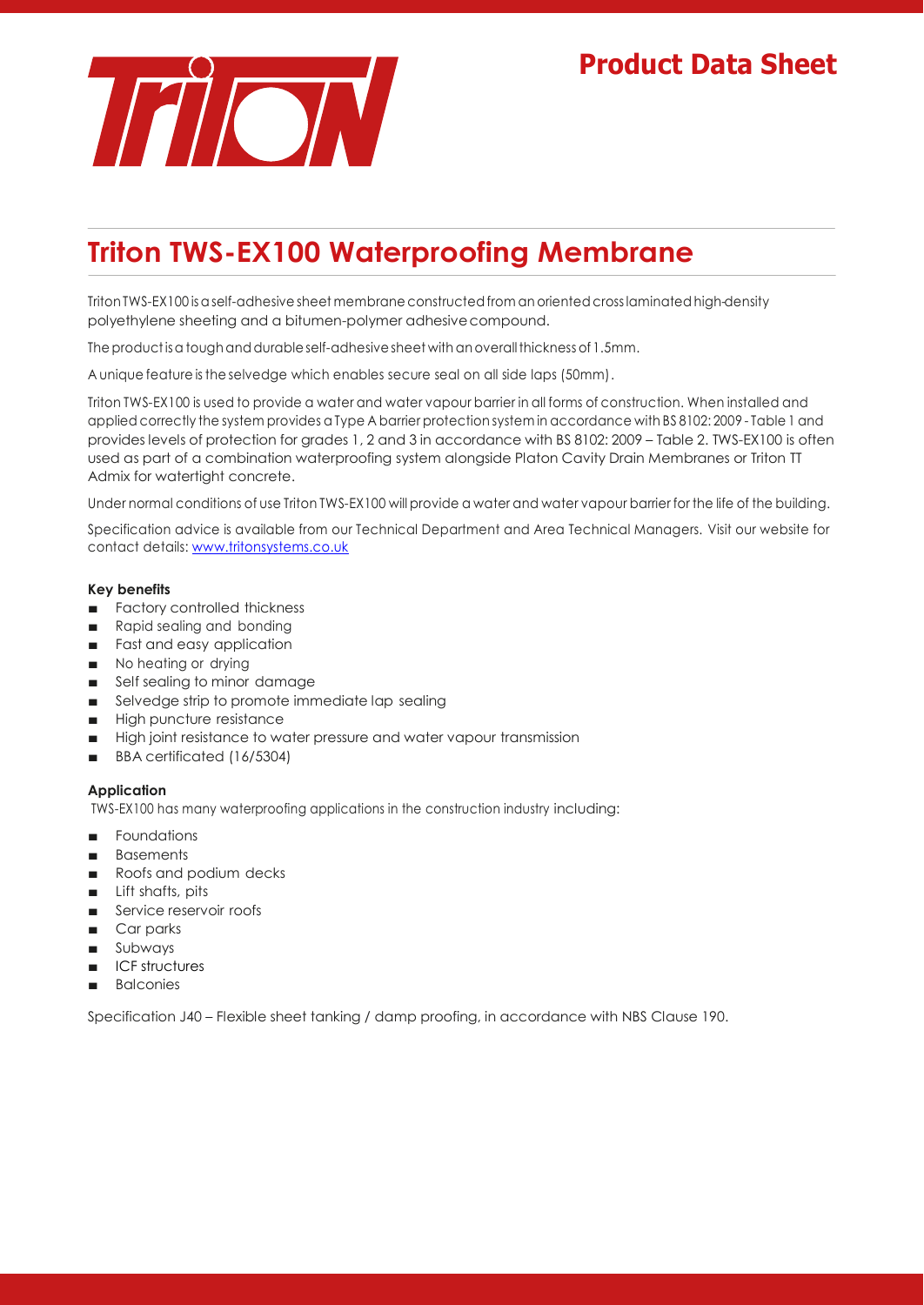TYPICAL TWS-EX100 EXTERNAL WATER PROOFING DETAIL